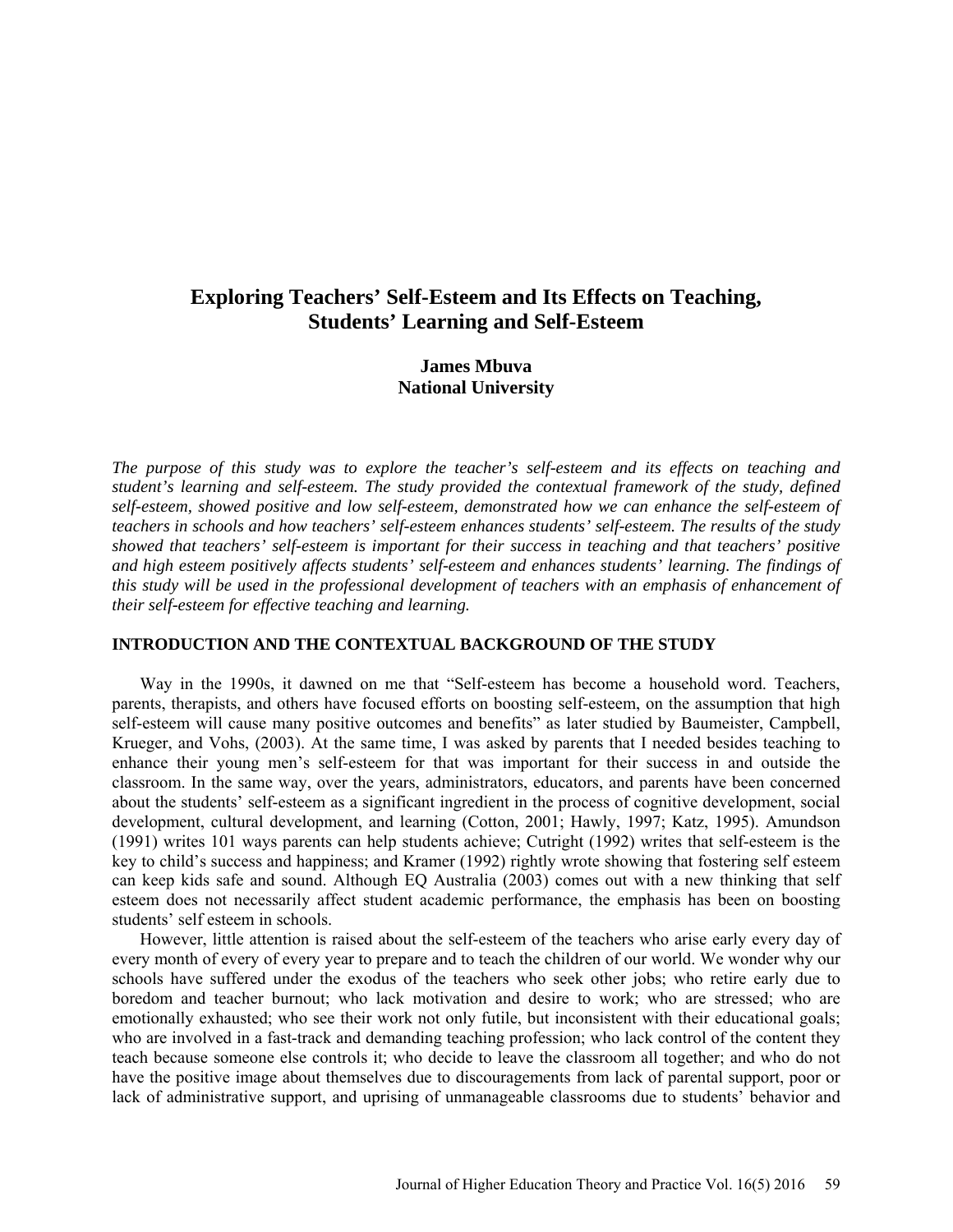lack of interest in learning (Matheny, et al., 2000; Kokkinos, 2007; Friedman, 2000; Willis, 2006; & MacQueen, 2006; Malanowski & Wood, 1984; Farber. 1984).

Based on this contextual background the study provided the definition of self-esteem in details, showed positive and low self-esteem, demonstrated how we can enhance the self-esteem of teachers in schools, showed how teachers' high esteem can enhance students' self-esteem and finally it displayed why self-esteem matters.

#### **DEFINING SELF-ESTEEM**

#### **Understanding Self-Esteem**

Self-esteem is the focus of this study; however, we need to understand other terms connected to selfesteem such as self-concept, self image, and ideal self. Lawrence's (2006) study helps us understand the difference by defining each term. See Lawrence's (2006) flow of these terms in Figure 1.

- 1. *Self-Concept* is as an umbrella term means "the sum total of an individual's mental and physical characteristics and his/her evaluation of them" and it has three aspects which include cognitive, affective, and behavioral (p.2). Further, self-concept is an awareness of own self. It is the umbrella term where self image, ideal self, and self-esteem develop.
- 2. *Self-image* "is the individual's awareness of his/her mental and physical characteristics" (p.3).
- 3. *Ideal self* develops side by side with self-image, where a child learns that "there are ideal characteristics he/she should possess – that there are standards of behavior and particular skills which are valued" (p.4). Hence, from childhood to maturity one comes to contact with standards and values at home, at school, and the society from which they build the ideal self.
- 4. *Self-esteem* "is the individual's evaluation of discrepancy between self-image and ideal self" (p.5). Self-esteem could be global or specific. Global self-esteem "refers to an around feeling of self worth and confidence" (p.6); whereas, specific self-esteem "refers to a felling of self-worth and confidence with regard to a specific activity or behavior" (p.6).



# **FIGURE 1 SELF-CONCEPT AS AN UMBRELLA TERM**

*Adopted from Lawrence, D. (2006). Enhancing self-esteem in the classroom. Pine Forge Press*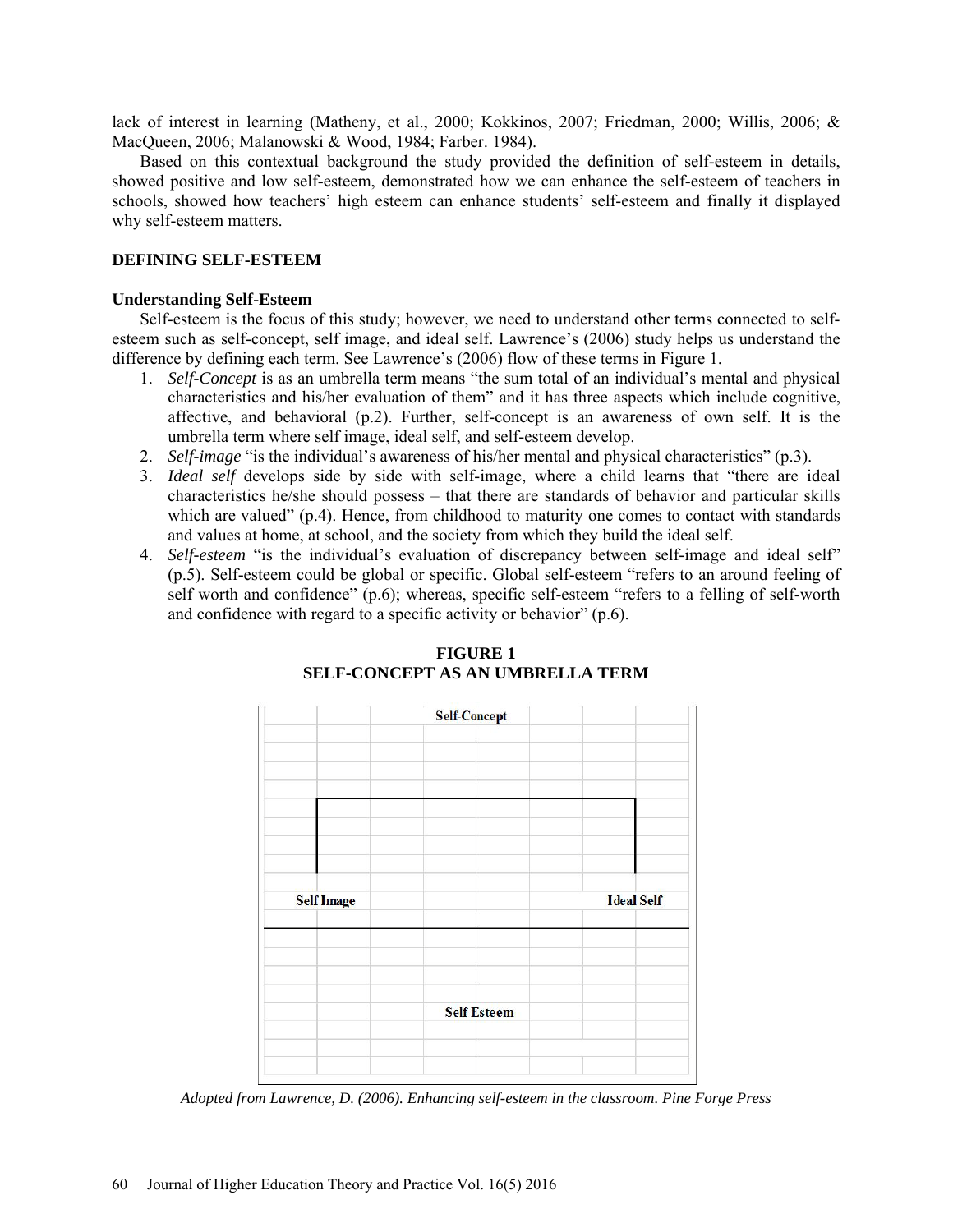#### **Dictionaries**

According to Merriam Webster, Self-esteem is a feeling of satisfaction that one has in himself or herself, it is confidence and satisfaction in oneself, and self-respect [\(www.merriam-webster.com\)](http://www.merriam-webster.com/). The word esteem as part of self-esteem comes from Latin verb known as *aestimare* which means to value (Vocubulary.com). On the other hand, self needs no explanation as it refers to "you yourself" or we ourselves (Vocabulary.com, para.2). Further, self-esteem "is how we value ourselves; it is how we perceive our value to the world and how valuable we think we are to others. Self-esteem affects our trust in others, our relationships, our work – nearly every part of our lives" [\(www.ucdmc.ucdavis.edu,](http://www.ucdmc.ucdavis.edu/) para.1). Hence, when we think on self-esteem we are dealing with how we value ourselves, and that self-esteem embraces the concept of our worth or pride in ourselves. However, we must not think that we become conceited which has a negative connotation on ourselves, but it means that we feel good about ourselves.

Self-esteem affects "our trust in others, our relationships, our work – nearly every part of our lives" [\(www.ucdmc.ucdavis.edu,](http://www.ucdmc.ucdavis.edu/) para.1). Hence, when we think on self-esteem we are dealing with how we value ourselves, and that self-esteem embraces the concept of our worth or pride in ourselves. It is important to have positive self-esteem because, "Positive self-esteem gives us the strength and flexibility to take charge of our lives and grow from our mistakes without the fear of rejection" (www.ucdmc. ucdavis.edu, para.1).

#### **Maslow's Understanding of Self-Esteem**

#### *Self-Esteem Needs*

Maslow's (1943) hierarchy of needs starting at the bottom up shows that "humans as beings we have psychological needs, safety and security needs, love and belonging needs, self-esteem needs, and self actualization needs" as shown in Figure 1 (p.327;). For the purpose of this study, I do not intent to expand on the rest of the human needs, but I will expand on the self-esteem needs area of the study in order to show its effects on teaching and learning. Maslow (1943) addressing the self-esteem needs pointed out that "All people in our society (with a few pathological exceptions have a need for a stable, firmly based, (usually) high evaluation of themselves, for self-respect, or self-esteem, and for the esteem of others" (p.327). Hence, both teachers and students must have a sense of confidence in their teaching and learning, a sense of achievement, respect for other people, and a sense of the need to be unique (Maslow, 1943; Maslow & Lewis, 1987; Simons, Irwin, & Drinnien, 1978; & Poston, 2009). In psychology, self-esteem refers to "a person's overall sense of self-worth or personal value" and often it is connected to "a personality trait" (Psychology.about.com, para.1).

#### *Components of Self-Esteem*

Moreover, Maslow (1987) in his discussion on the hierarchy of needs highlights self-esteem as one of human needs and shows that self-esteem includes self-respect, achievement, attention, recognition, selfworth, self-value, and reputation (McLeod, 2007) (See Figure 2). On the same subject matter of selfesteem, earlier Braden (1969) identified three vital components of self-esteem, showing that self-esteem (1) is a human need for our survival and normal healthy development; (2) arises from within us and it is based on our beliefs and self-consciousness; and, (3) occurs in conjunction with our thoughts, feelings, behavioral dispositions and activities. Hence, in teaching and learning we find that self-esteem is very important because it has great impact on teachers' and students' cognition, motivation to do things, emotion and behavioral attitudes (Baumeister, 2013).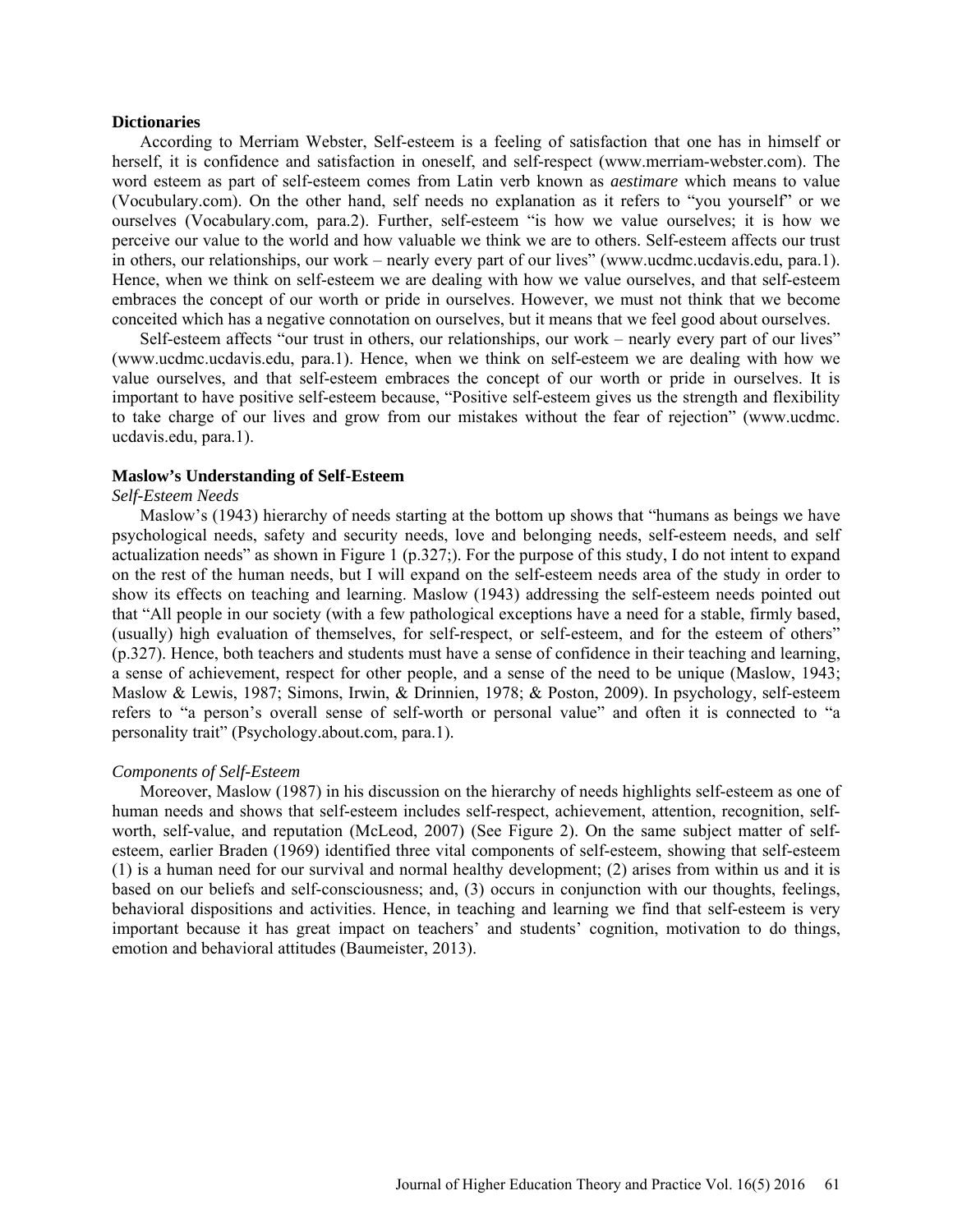

*Adopted from Maslow's Hierarchy of Needs, (1943); Maslow & Lewis, (1987), & Poston, (2009)*

In application to teaching and learning, if teachers and students see what they do deserves praise, then they have no self-esteem problems; but if they see that what they do is not worthy of praise or recognition, then they might have a low-esteem problem. Therefore, if as teachers we have positive selfesteem, we have strength and we are flexible in taking charge over what we do including running our own lives, and we are "growing from our mistakes without the fear of rejection" [\(www.ucdmc.ucdavis.edu,](http://www.ucdmc.ucdavis.edu/)  para.1); whereas, if we have low self-esteem the opposite is true in that we lack strength, we are rigid and dogmatic in our views, we do not grow from our mistakes, and we are afraid of rejection. How do positive and low self-esteem look like?

# **POSITIVE AND LOW SELF-ESTEEM**

# **Positive Self-Esteem**

If teachers, students, parents, administrators, and all of us, have a positive self-esteem, the following signs will be demonstrated:

- 1. Confidence
- 2. Self-direction
- 3. Non-blaming behavior
- 4. An awareness of personal strengths
- 5. An ability to make mistakes and learn from them
- 6. An ability to accept mistakes from others
- 7. Optimism
- 8. An ability to solve problems
- 9. An independent and cooperative attitude
- 10. Feeling comfortable with a wide range of emotions
- 11. An ability to trust others
- 12. A good sense of personal limitations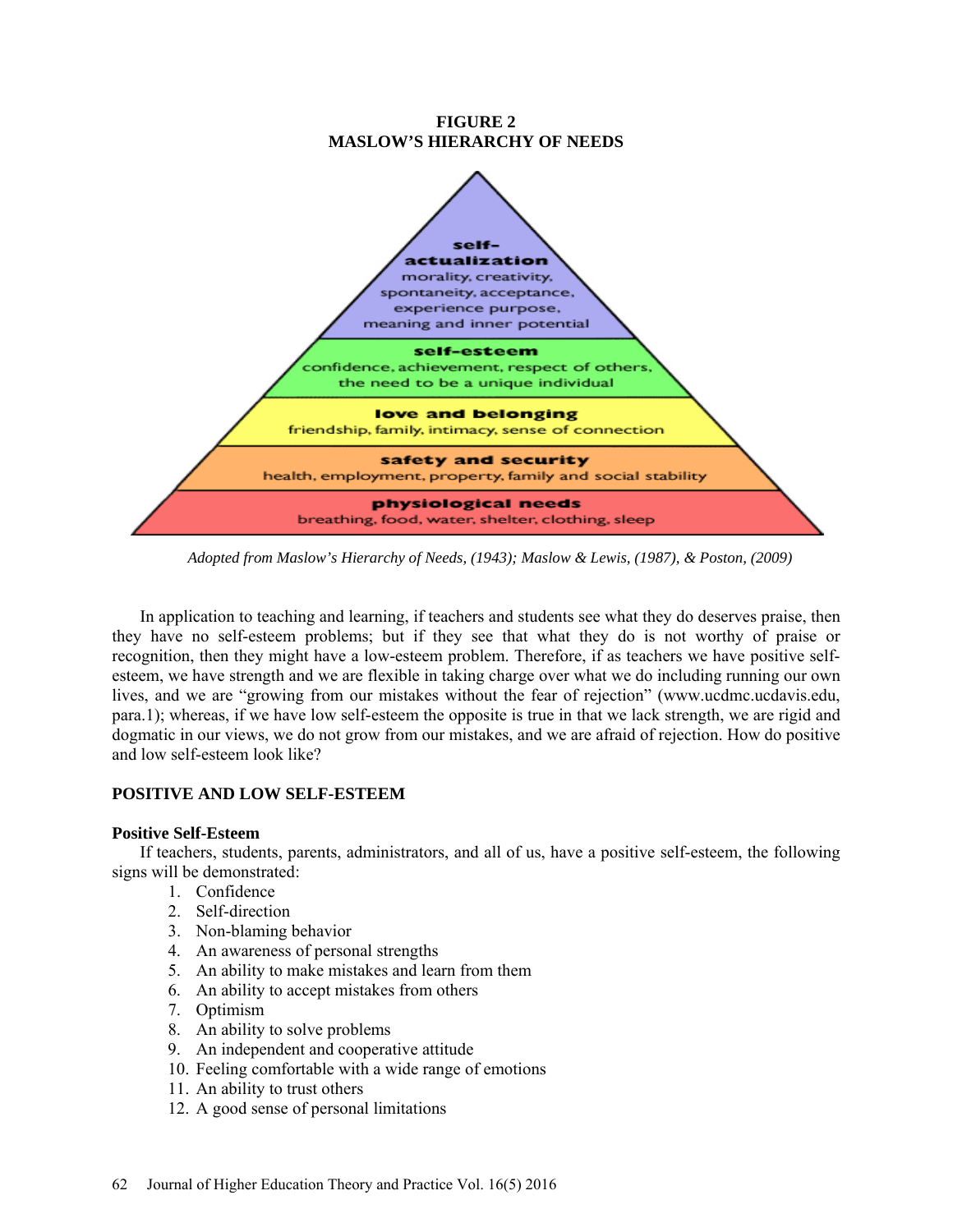- 13. Good self-care
- 14. The ability to say no [\(www.ucdmc.ucdavis.edu\)](http://www.ucdmc.ucdavis.edu/).

# **Low Self-Estee**

If we have low self-esteem, we shall have these signs:

- 1. Negative view of life
- 2. Perfectionist attitude
- 3. Mistrusting others even those who show signs of affection
- 4. Blaming behavior
- 5. Fear of taking risks
- 6. Feelings of being unloved and unlovable
- 7. Dependence letting others make decisions
- 8. Fear of being ridiculed [\(www.ucdmc.ucdavis.edu\)](http://www.ucdmc.ucdavis.edu/).

# **ENHANCING TEACHER'S SELF-ESTEEM**

How then can teachers enhance their own self-esteem? This is a vital question because if teachers want to gain or boost their self-esteem, they need to start with developing an attitude of accepting mistakes and planning on growing them. There is no way we can deny our mistakes and expect to grow! Enhancement of low self-esteem could be realized if teachers affirm the following:

- 1. I respect myself and others
- 2. I am lovable and likable
- 3. I am confident, and it shows
- 4. I care about myself
- 5. I am creating loving, healthy relationships
- 6. I am a good friend to myself and others
- 7. I accept myself just as I am
- 8. I look great
- 9. Life is good, and I like being a part of it [\(www.ucdmc.ucdavis.edu\)](http://www.ucdmc.ucdavis.edu/).

# **HOW TEACHER'S SELF-ESTEEM ENHANCES STUDENTS' SELF-ESTEEM**

As early as 1969, Carl Rogers, writing on *Freedom to Learn*, showed how teachers' high self-esteem can enhance students' self-esteem in and outside the classroom by examining four major items including: teacher self-esteem, desirable personal characteristics, communication, preferred teaching style, and everyday contacts.

# **Teacher Self-esteem**

# *Engendering High Self-Esteem to Students*

Rogers (1969) showed that when teachers demonstrate high self-esteem in their daily teaching, they can engender high self-esteem in their own students. Lensen-Botter (n.d) in answering whether teachers can influence the self-esteem (image) of their students showed that teachers can really influence their students' self image by "Accepting Self-esteem as a dynamic system;" and this could be accomplished by: (1) improving teachers' competencies to influence self-esteem in students as a dynamic system; (2) equipping teachers to deal with cultural and personal differences of students – for they already come from diverse historical, socioeconomic, political, religious, racial, and cultural backgrounds; (3) help teachers and students to develop in the right way; (4) enhance interpersonal communication skills, professional pedagogic attitudes; and, (5) teachers to make concerted effort to influence zone of the proximal development to change students' self-esteem (p.388).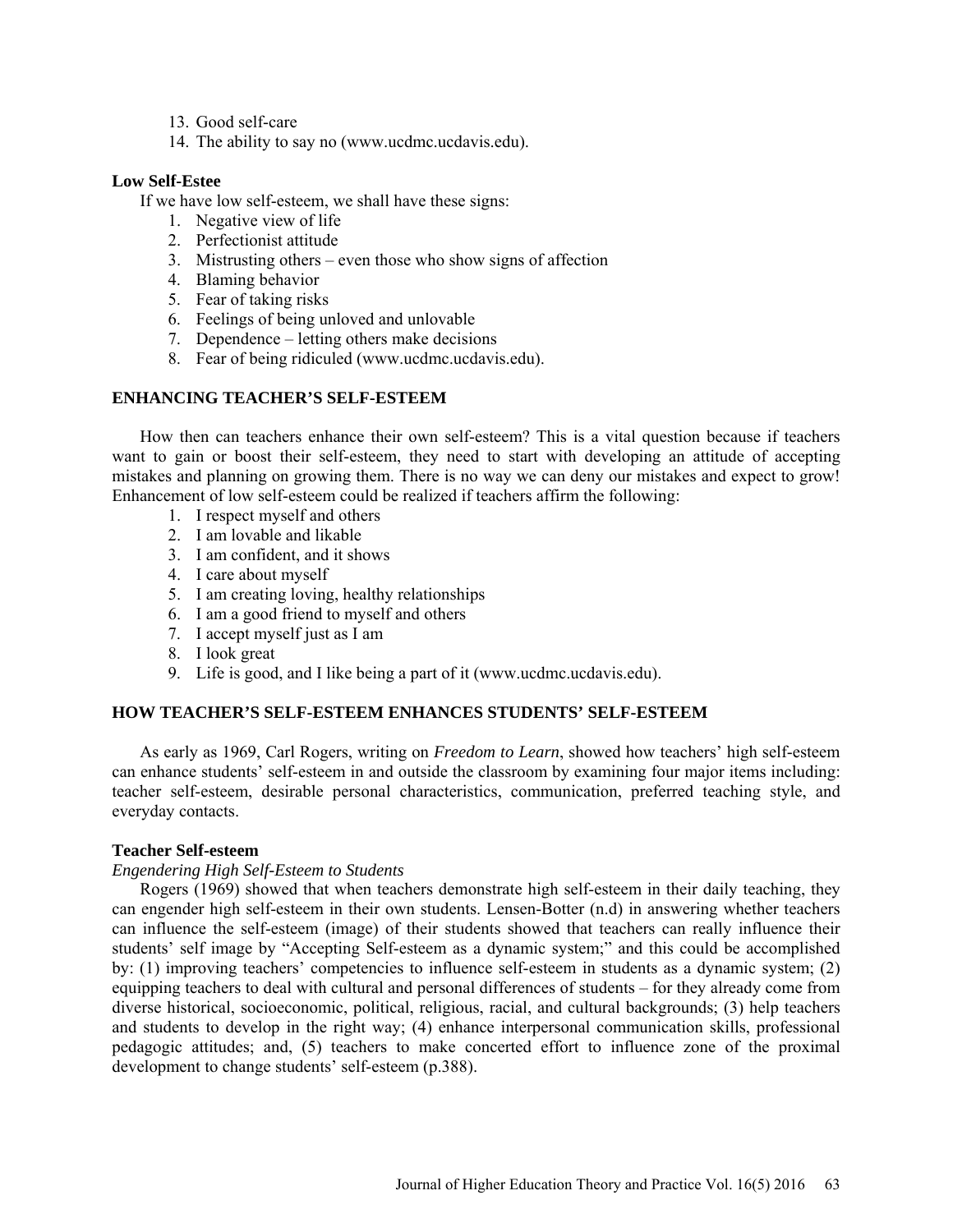#### *Self-Esteem and Teacher Personality*

In order to enhance their students' self-esteem and academic achievement, teachers should be engaged in unconditional teaching of all students. This is accepting students for who they really are without any strings attached; hence, this means teaching the whole student. The truth of the matter is that when students know that they are unconditionally accepted by their teachers, they are "more likely to be genuinely interested in learning and to enjoy challenging academic tasks" (Kohn, 2005, para.8; Makri-Botsari, 2001). Moreover, teachers concerned about the well being of their students in the processes of enhancing self-esteem and learning are adaptable, are enthusiastic, are fair, have high expectations for their students, have good humor, are patient, are responsible, are agreeable, are caring, are friendly, are honest, and are respectable (Gao, & Liu, 2013; Baumann, 2006-7; Zhang, 2007; Gao & Liu, 2012)

Teachers can examine the following areas in the process of embracing positive self-esteem in and outside the work place: desirable personal characteristics, communication, preferred teaching style, and everyday contacts.

#### **Desirable Personal Characteristics**

The desirable personal characteristics of a teacher would incorporate acceptance, genuineness, and empathy.

#### *Acceptance*

The concept of acceptance is best exemplified when teachers do not pass judgment on their students. They are not only judgmental to students, but teachers also accept their own students as they are (Kuhn, 2005; Makri-botsari, 2001). Hence, instead of condemning students a good teacher will compassionate, will care for all students, and, will inspire students by making learning fun (Cohen, Marion, & Morrison, 2004; Rogers, 1969).

#### *Genuineness*

In this case of genuineness, teachers are real, and they do not hide behind their teaching profession mask. Hence, they are not defensive, but spontaneous (Cohen, Marion, & Morrison, 2004; Rogers, 1969).

#### *Empathy*

In the area of empathy, teachers are appreciating what it feels like to be another person, and listening to feelings of other people (Cohen, Marion, & Morrison, 2004; Rogers, 1969). Good teachers will identify themselves with students in the way they treat them, understanding students when they do not comprehend the lesson, and being aware of what students are facing in real life situations in and outside the school learning environments (Feshback  $\&$  Feshback, 2011). Empathy has been regarded "as an important aspect of teachers' professional preparation to teach in diverse school settings" (Warren, 2014, p.397).

Evidently, Feshbach & Feshback, (2011) were able to show that empathy as "an attribute of children has proven to be highly relevant to the educational process and educational outcome" (p.85). Hence, for teachers to enhance students' self-esteem in their classroom they need to understand the significance of empathy as they demonstrate their feelings to students by understanding and sharing their experiences and emotions in and outside the classroom (Feshback & Fleshback, 2011). The reason is that in the classroom experience teachers play the role of a counselor, therapist, nurse, and to a greater extend they assume the role of a parent; and, as such it is assumed that "empathetic communication by the teacher will result in students experiencing greater understanding and acceptance, and that they will thus develop more positive attitudes toward themselves and schooling" (Feshback & Feshback, 2011, p. 85).

#### **Communication**

Irrefutably, teachers impart and transmit knowledge to students in and outside the classroom daily through communication. Communication involves verbal and non-verbal elements of human behavior (Cohen, Marion, & Morrison, 2004; Luhmann, 1992; Rogers, 1969).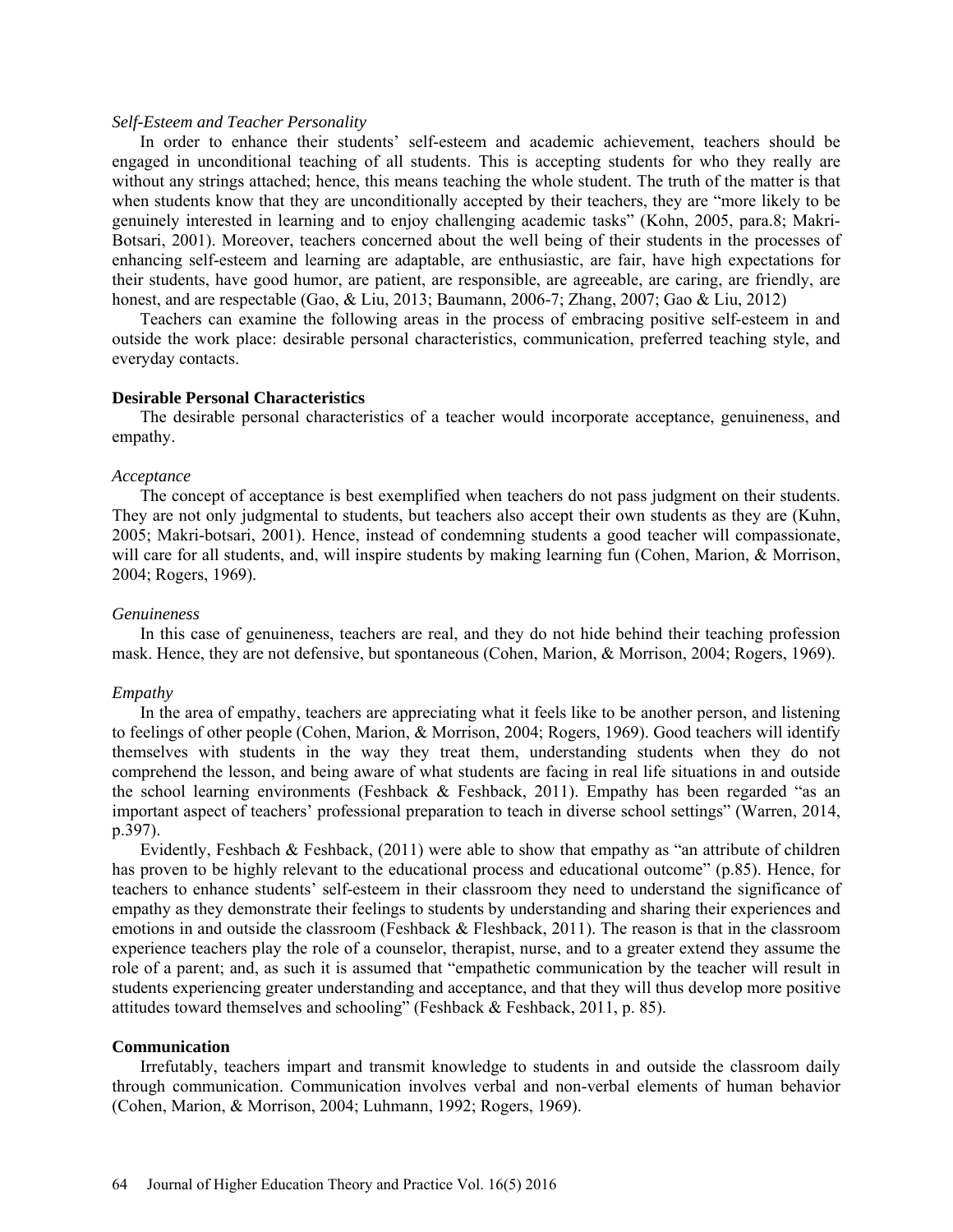### *Verbal Communication and Non-Verbal Communication*

Verbal communication enhances students'' self-esteem through use of words or phrases to encourage, to praise, and to value. With non-verbal communication, students are rightly sensitive to body gestures, postures, eye contact, tone, speed of response, etc. (Cohen, Marion, & Morrison, 2004; Rogers, 1969)

### *Effects of Good Body Language*

Ruland (2002-2015) showed that good body language improves classroom management, and that successful teachers bled both verbal and non-verbal communication. Ruland provides teachers with help regarding the enhancement of their own body language providing Dos and the Don'ts of body language in the classroom.

- 1. Stand up straight.
- 2. Avoid folding your arms, standing behind a desk, and using barriers.
- 3. Use the whole classroom.
- 4. Be aware of your facial expressions (or lack thereof).
- 5. Smile.
- 6. Mae eye contact.
- 7. Adopt different poses.
- 8. Your hand on your chin encourages students to think about the answer and shows you are waiting for their answer.
- 9. Hands out and palms up shows that you are open to questions and answering in non-threatening way.
- 10. Observe wait time. Do not rush them; appear relaxed and ready to listen. (Ruland, 2002-2015).

### **Preferred Teaching Style**

Self-esteem is enhanced when teachers use their preferred teaching style (Cohen, Marion, & Morrison, 2004; Rogers, 1969). Stanford's (2014) study on *The Effects of Teacher's Teaching Styles and Experience on Elementary Students' Mathematical Achievement,* found that there is "a statistically significant difference in the AABE mathematical achievement scores of students who were taught in classrooms with teachers who reported delegator or facilitator as their predominant teaching style" (p.77).

Another study done by Sheikh and Mahmmod (2014) affirms that "different teaching styles have a significant effect towards the motivational level of students" (p.820); thus, signifying that students' selfesteem in terms of motivation to learn is enhanced by teachers' use of students' preferred teaching styles.

# **Everyday Contacts**

It is certainly true that everyday contacts help in enhancing students' self-esteem. Hence, desirable contacts such as a word of praise, a smile, or encouragement are sufficient in effecting positive change in students (Cohen, Marion, & Morrison, 2004; Rogers, 1969).

#### **Ten Characteristics of a Good Teacher: Ways of Enhancing Students' Self-Esteem**

In light of ways teachers enhance students' self-esteem in the process of teaching and learning, Miller's (2012) 15 years of working as English Language teacher and a trainer illumines our understanding of characteristics of a good teacher. Miller, has put herself in a position of a learner rather than teacher and in the process she has found ten characteristics of a good teacher demonstrating how a good teacher builds his/her students' self-esteem in the classroom.

- 1. A teacher with contagious enthusiasm for his/her teaching.
- 2. A teacher who is creative.
- 3. A teacher who can add pace and humor to the class.
- 4. A teacher who challenges me.
- 5. A teacher who is encouraging, patient, one who will not give up on me.
- 6. A teacher who will take interest in me as a person one who tries to discover discussions which interest me.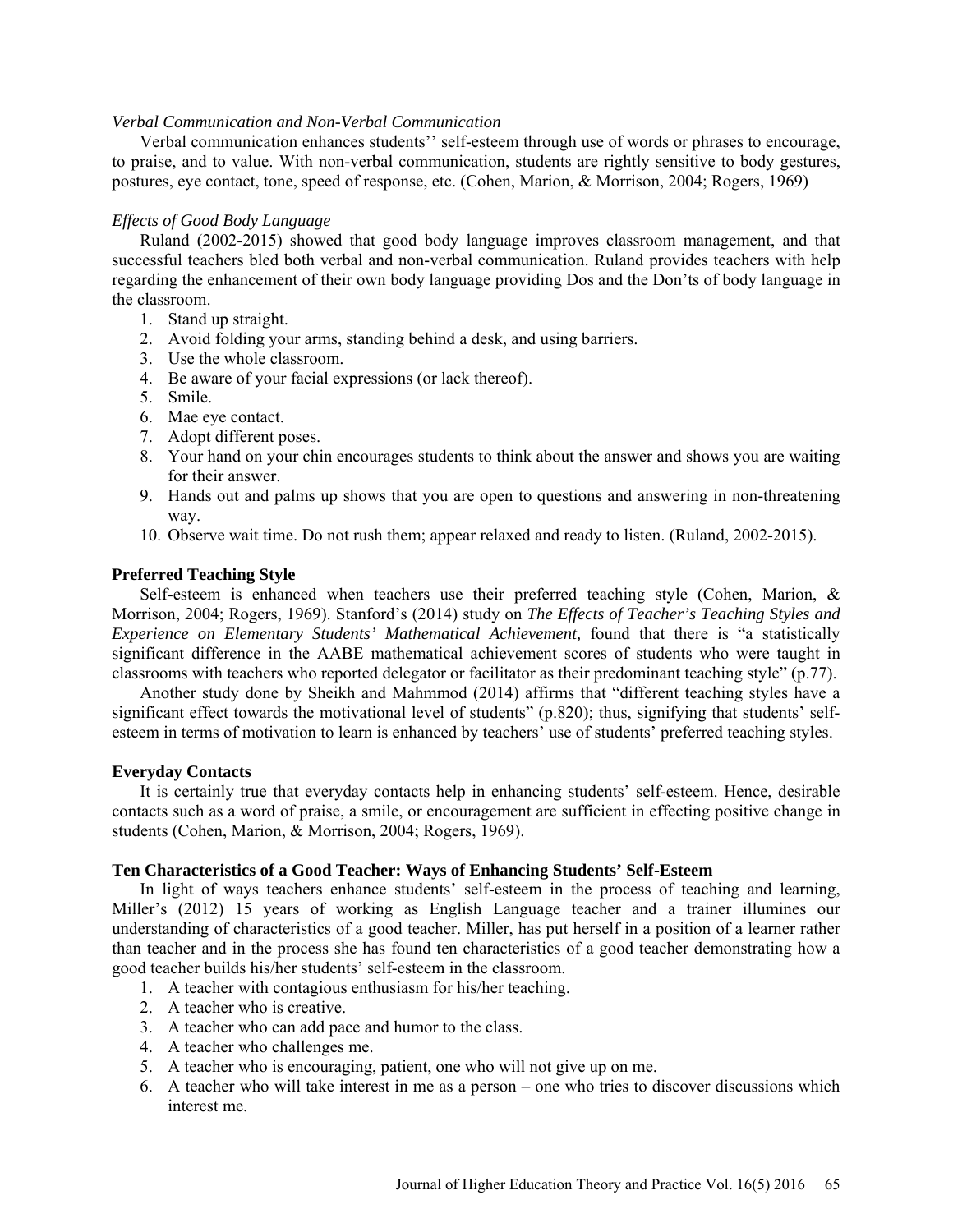- 7. A teacher who knows grammar well and who can explain something on the spot if necessary.
- 8. A teacher who will take a minute or two to answer a question after class.
- 9. A teacher who will treat me as a person, on an equal basis with all members of the class, regardless of sex, marital status, race, or my future need for the language.
- 10. A teacher who will leave his/her emotional baggage outside the classroom. (Miller, 2013, p. 36- 38)

#### **WHY SELF-ESTEEM MATTERS**

Studies have demonstrated that Self-esteem is an integral part of the growth of both teachers and students who interact in varied capacities daily. Teachers' self-esteem would also be linked to self concept because self concept hinges on how we think and how we evaluate ourselves (Brookover, Thomas, & Paterson, 1964; Rosenberg, Schoenbach, & Rosenberg, 1995). When as educators we are aware of who we are, then we have a self concept of ourselves. Unfortunately, if teachers have a distorted self image of themselves, it is possible that they become incapacitated in their teaching career.

Second, self-esteem, it is linked with teachers' self image as self image is how we truly see ourselves (Lawrence, 2006; Brookover, Thomas, & Paterson, 1964; Shavelson, Hubner, & Stanton, 1976; Bong & Skaalvik, 2003). Since self-esteem is how we value our selves, self concept and self image add to the equation because they bring the needed fuel into the educational and teaching arena of how we think about ourselves as educators and how we see ourselves respectively. Hence, it is incumbent upon all teacher preparation programs in the USA, all other first world nations, developing nations, and poverty stricken nations to enhance teacher candidate self-concept (Yeung, Craven, & Kaur, 2014). It is evident that teachers are not only modeling content in arithmetic, reading, science, art, PE, and social studies, but they also model self-esteem to students who are learning everything from them. Hence, the enhancing of self-concept of both teachers and students must be conspicuous and conscientious. The enhancement of teacher and student self-esteem should be embedded in the daily lessons across Pk-12 schools, colleges, and university.

In the future, this study will test teachers' self-esteem to determine (1) their perception on their selfesteem, and, (2) how their self-esteem affects teaching and student learning. Further, the study will focus on elements that determine positive and low self-esteem by the use of surreys and interviews.

### **REFERENCES**

- Amundson, K. (1991). *101 Ways Parents Can Help Students Achieve*. Arlington, VA: American Association of School Administrators.
- Baumann, E. K. (2006-2007). All are called: Personality and effective teaching. CSE, 10(3), 10-11
- Baumeister, R. F. (Ed.). (2013). *Self-esteem: The puzzle of low self-regard*. Springer Science & Business Media.
- Baumeister, R. F., Campbell, J. D., Krueger, J. I., & Vohs, K. D. (2003). Does high self-esteem cause better performance, interpersonal success, happiness, or healthier lifestyles? *Psychological science in the public interest*, *4*(1), 1-44.
- Bong, M., & Skaalvik, E. M. (2003). Academic self-concept and self-efficacy: How different are they really? *Educational psychology review*, *15*(1), 1-40.
- Braden, E. D. (1969). *Verbal Conditioning of Positive and Negative Self-Report in High and Low Self-Esteem Subjects* (Order No. 7006733). Available from ProQuest Dissertations & Theses Global. (302434286). Retrieved from

http://ezproxy.nu.edu/login?url=http://search.proquest.com/docview/302434286?accountid=25320

- Brookover, W. B., Thomas, S., & Paterson, A. (1964). Self-Concept of Ability and School Achievement. *Sociology of Education*, *37*(3), 271–278. [http://DOI.org/10.2307/2111958](http://doi.org/10.2307/2111958)
- Cohen, L., Manion, L., & Morrison, K. (2004). *A guide to teaching practice*. Psychology Press.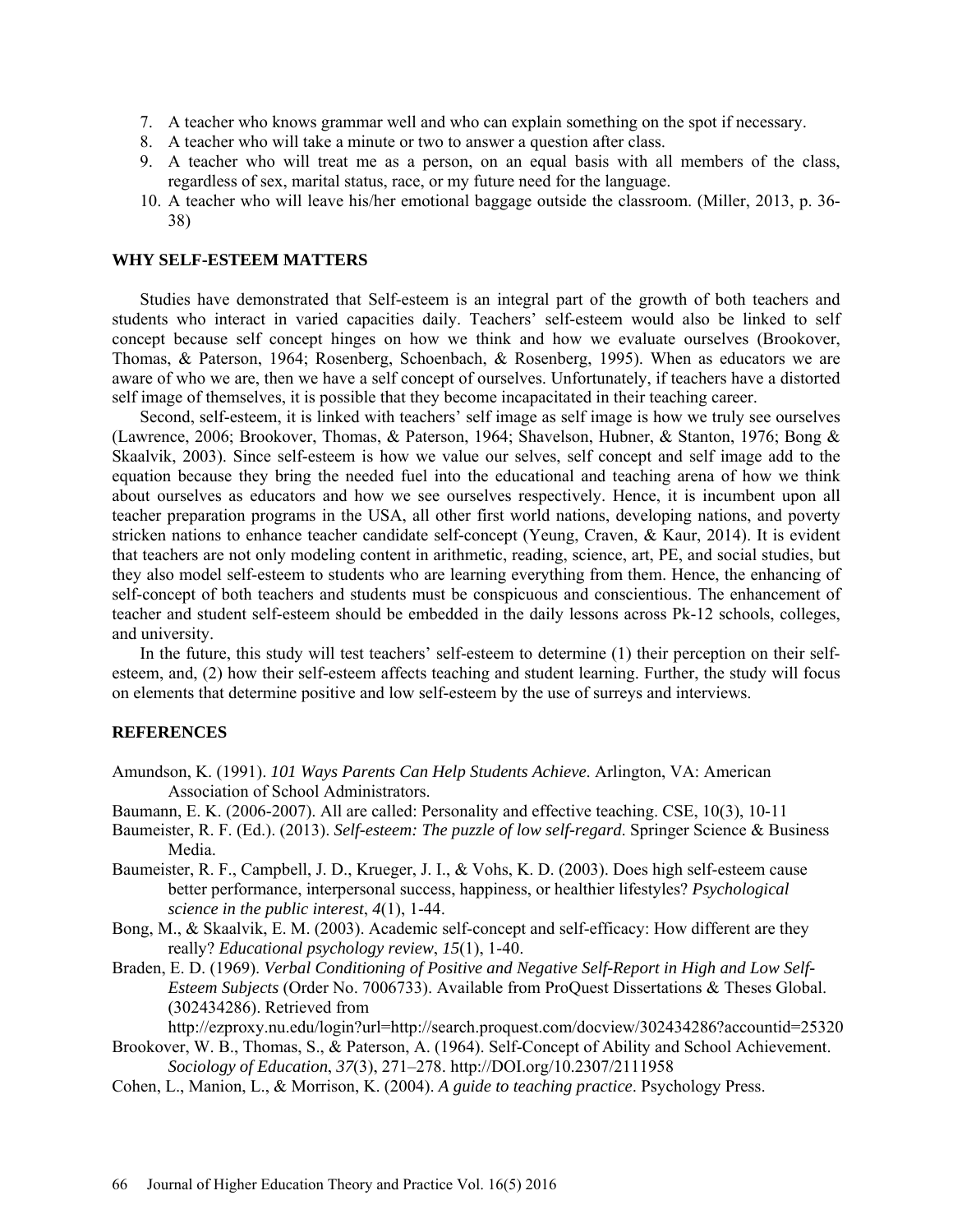- Cotton, K. (2001). *Building Positive Student Self Concept*. Northern Regional Educational Laboratory. Retrieved from<http://www.nwrel.org/scpd/sirs/7/snap25.html>
- Cutright, M. C. (1992). Self-Esteem: The Key to a Child's Success and Happiness. *PTA Today, 17 (4) 5- 6.*
- EQ Australia (2003). New Thinking on Self-esteem. *EQ Writer*. Curriculum Corporation. Retrieved from [http://www1.curriculum.edu.au/eq/archive/winter2003/html/article\\_01.shtml](http://www1.curriculum.edu.au/eq/archive/winter2003/html/article_01.shtml)
- Farber, B. A. (1984). Stress and Burnout in Suburban Teachers. *Journal of Educational Research*, 77 (6), 327.
- Feshbach, N. D., & Feshbach, S. (2011). 7 Empathy and Education. *The social neuroscience of empathy*, 85.
- Friedman, I. A. (2000). *Burnout in Teacher: Shattered Dreams of Impeccable Professional Performance*. Hoboken, New Jersey: John Wiley & Sons, Inc.
- Gao, M, & Liu, Q. (2012). Effective teacher attributes: A comparison of American and Chinese secondary teacher candidates' perceptions. JISTE (Journal of the International Society for Teacher Education, 16(2).
- Gao, M., & Liu, Q. (2013). Personality traits of effective teachers represented in the narratives of American and Chinese preservice teachers: A cross-cultural comparison. *International Journal of Humanities and Social Science*, *3*(2), 84-95.
- Hawly, C. (1997). Self Esteem Builders: Strategies for teachers to use to help raise student self-esteem. Indiana University – The Center for Adolescent Studies *Teacher Talk*, 3(2). Retrieved from <http://education.indiana.edu/cas/tt/v3i2/selfesteem.html> [http://cw.routledge.com/textbooks/0415306752/resources/pdf/10EnhancingStudentsSelf](http://cw.routledge.com/textbooks/0415306752/resources/pdf/10EnhancingStudentsSelf-esteem.pdf)[esteem.pdf](http://cw.routledge.com/textbooks/0415306752/resources/pdf/10EnhancingStudentsSelf-esteem.pdf)

<http://psychology.about.com/od/sindex/f/what-is-self-esteem.htm>

- Katz, L. (Summer, 1995). How can We Strengthen Children's Self-Esteem? *Access Eric*. Retrieved from [http://www.kidsource.com/kidsource/content2/Strengthen\\_Children\\_Self.html](http://www.kidsource.com/kidsource/content2/Strengthen_Children_Self.html)
- Kohn, A. (2005). *[Unconditional parenting:](http://www.alfiekohn.org/UP/) Moving from rewards and punishments to love and reason*. New York: Atria Books.
- Kokkinos, Constntinos M. (2007). Job Stressors, Personality and burnout in primary school teachers. *British Journal of Educational Psychology*, 77 (1) 229-243.
- Kramer, P. (1992). Fostering Self-Esteem Can Keep Kids Safe and Sound. PTA Today, 17 (6) 10-11. Lawrence, D. (2006). *Enhancing self-esteem in the classroom*. Pine Forge Press.
- Lensen-Botter, J. *Can teachers influence the self-image of their students? Effects of an intervention on students: video-coaching with classroom-events in Teacher Education.* Retrieved from <http://www.pef.uni-lj.si/atee/978-961-6637-06-0/387-397.pdf>
- Luhmann, N. (1992). What is communication? *Communication theory*, *2*(3), 251-259.
- MacQueen, K. (2006). Research in Review: Teacher Burnout. *Research Review Magazine*, Florida State University. Retrieved from http://www.rinr.fsu.edu/issues/2006winter/\_doc/fullissue.pdf
- Makri-Botsari, E. (2001). Causal links between academic intrinsic motivation, self-esteem, and unconditional acceptance by teachers in high school students. In *International perspectives on individual differences, vol. 2: Self perception*, edited by R.J. Riding & S. G. Rayner. Westport, CT: Ablex
- Malanowski, J. R., & Wood, P. H. (1984). Burnout and Self-Actualization in public School Teachers. *Journal of Psychology, 117* (1) 23-26.
- Maslow A. H. (1987). Motivation and Personality (3rd ed.). New York: Harper & Row.
- Maslow, A. H. (1943). A theory of human motivation. *Psychological review*, *50* (4), 370-396.
- Maslow, AH. Lewis, JK. (1987). *Maslow's hierarchy of needs*. Salenger Incorporated. Retrieved from <http://www.researchhistory.org/2012/06/16/maslows-hierarchy-of-needs/>
- Matheny, K.B., Gfroerer, C.A., Harris, K. (2000). Work Stress burnout and coping at the turn of the century. *Journal of individual psychology*, 56 (1) 74-87.